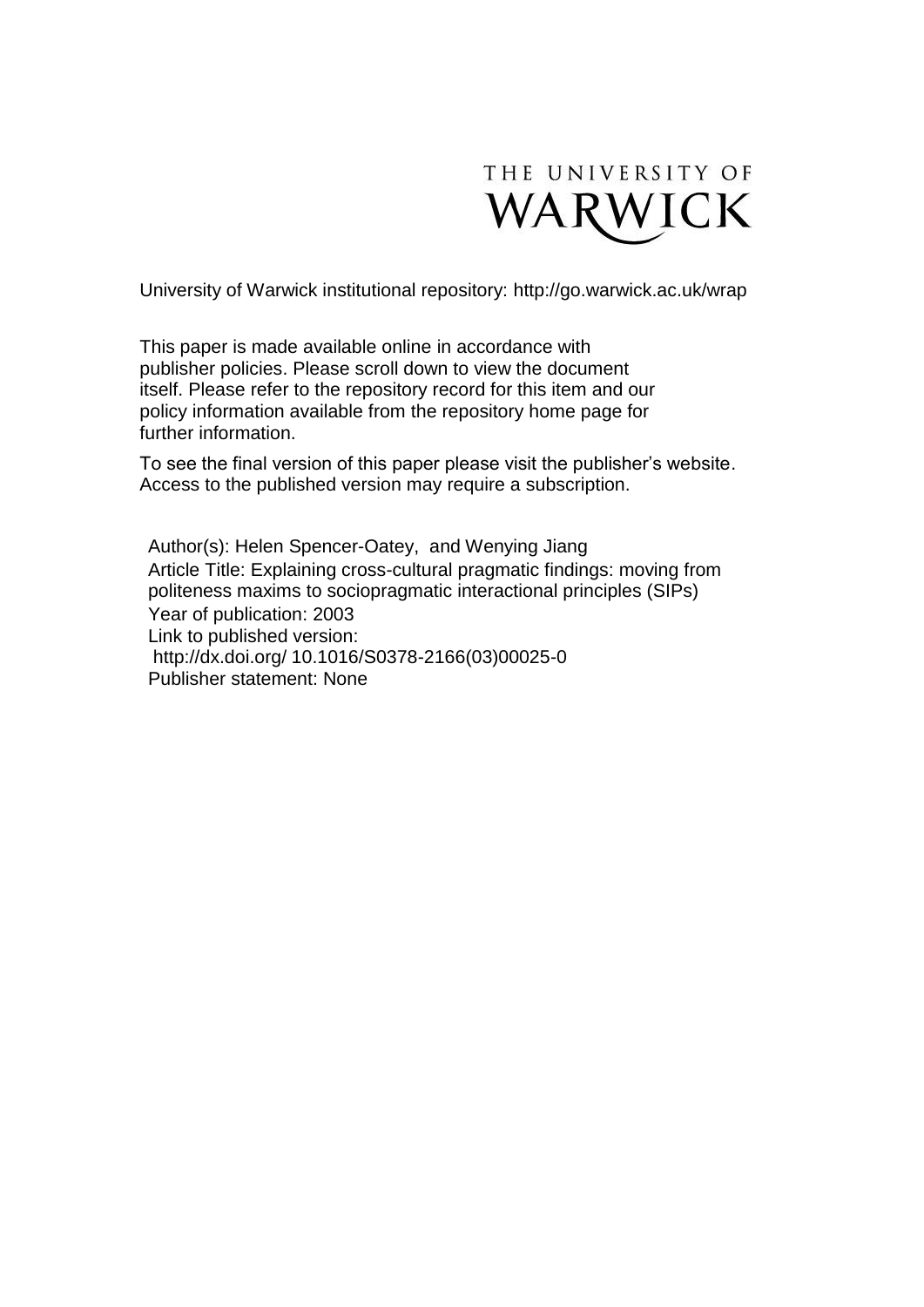#### **Explaining Cross-Cultural Pragmatic Findings: Moving from Politeness Maxims to Sociopragmatic Interactional Principles (SIPs)**

Helen Spencer-Oatey and Wenying Jiang

(To be published in the *Journal of Pragmatics*)

#### **Abstract**

This paper focuses on how culture can be treated as an explanatory variable in cross-cultural pragmatic studies. It starts with a review of pragmatic maxims (Grice, 1989; Leech, 1983; Gu, 1990), discussing the strengths and weaknesses of the concept. It then presents the findings from a British–Chinese replication of Kim's (1994) cross-cultural study of conversational constraints, and argues that the notion of maxims should be reconceptualised as sociopragmatic interactional principles (SIPs). The notion of SIPs is defined and explained, referring to the sociopragmatic–pragmalinguistic distinction (Leech, 1983; Thomas, 1983) and other cross-cultural pragmatic approaches (House, 2000; Wierzbicka, 1985). SIPs are also discussed in relation to Brown and Levinson's (1987) perspectives on the impact of culture on language use. The paper ends with a call for more research to establish on an empirical basis the types of interactional principles that exist, and their interrelationships.

#### **1. Introduction**

This paper focuses on how culture can be treated as an explanatory variable in cross-cultural pragmatic studies. All too frequently in pragmatics, no explanation of any cultural differences are given at all; similarities and differences are simply identified. Yet incorporating an explanatory element is essential if we are to deepen our understanding of language use across cultures. One of the frameworks used most frequently in pragmatics to explain cross-cultural differences is Leech's (1983) Politeness Principle and accompanying Politeness Maxims. However, this paper argues that we need to move from the notion of politeness maxims to sociopragmatic interactional principles (henceforth SIPs), and that this will yield a more powerful and fruitful way of explaining cross-cultural pragmatic findings.

### **2. Pragmatic Maxims**

Many pragmaticists (e.g. Grice, 1989; Leech, 1983; Gu, 1990) have argued that people's use of language is influenced by pragmatic maxims. Grice, for example, proposes the Cooperative Principle and argues that there are four conversational maxims for effecting it. Grice's fundamental point was not that people always observe these maxims, but rather that they are unstated assumptions that underlie communication. So if a speaker clearly flouts one of the maxims (e.g. by giving a very brief answer when a more informative one is expected), the speaker may be prompting the listener to look for a meaning that is different from (or additional to) the meaning that is verbally expressed; in other words, to work out the conversational implicature.

Leech (1983) argues that there is a Politeness Principle that works in conjunction with the Co-operative Principle, and identifies six associated politeness maxims. Gu (1990) also proposes a set of politeness maxims in order to account for 'polite' language use in Chinese.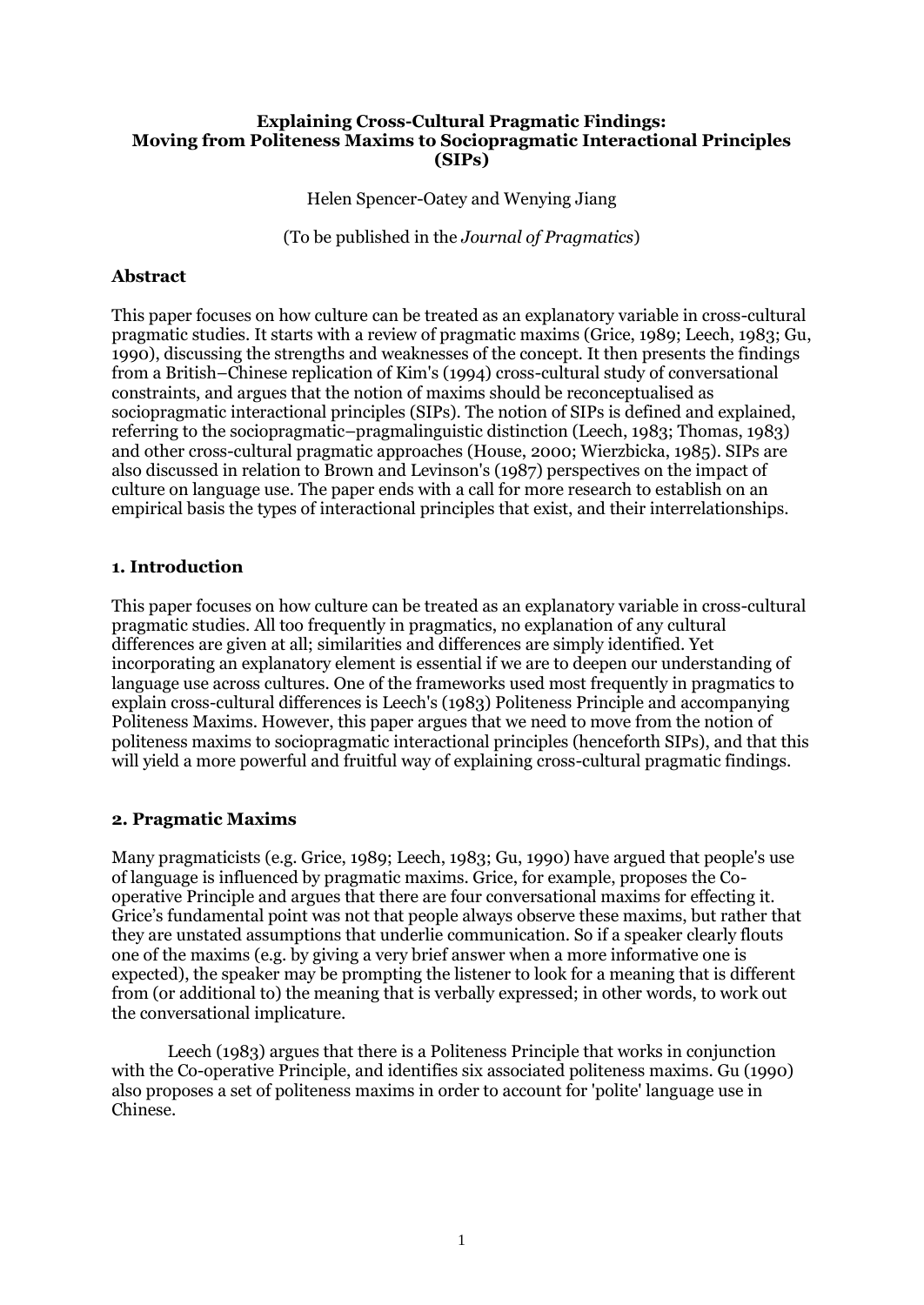According to Grice (1989), the Co-operative Principle and its associated maxims are universal principles of language use (although people such as Gazdar (1979) have challenged this claim and argued that they are subject to cultural variation). In contrast, Leech (1983) and Gu (1990) maintain that their politeness maxims have different weightings in different societies. So in cross-cultural pragmatic studies, the politeness maxims have been a rich explanatory source. For example, Chen (1993) found the politeness maxims very useful for explaining the compliment response patterns of Chinese and English speakers.

However, a number of authors have criticised Leech's (1983) politeness maxims for several reasons. Firstly, as Brown and Levinson (1987), Fraser (1990) and Thomas (1995) all point out, in the current formulation, there is no motivated way of restricting the number of maxims. Clearly, it is unacceptable for new maxims to be invented every time new regularities are noticed in 'polite' language use. Secondly, Brown and Levinson (1987) argue that the politeness maxims function at a more superficial, less fundamental level than the cooperative maxims, and are therefore more easily undermined than the co-operative maxims. Thirdly, as Spencer-Oatey (2000) argues, the politeness maxims all seem to have 'universal valences'; in other words, one pole of a given dimension is always taken as being more desirable than the other. For example, with regard to *modesty – pride*, Leech implies 'the more modest the better', and with regard to *agreement – disagreement*, he implies 'the more agreement the better'. Yet in different cultures, and in different speech contexts within the same culture, we contend that different options or points on the continuum could be favoured. Which point on the scale is 'optimum' depends partly on pragmatic contextual variables and partly on culturally-based sociopragmatic preferences.

We propose, therefore, that the notion of politeness maxims should be reconceptualised as SIPs.

#### **3. Sociopragmatic Interactional Principles (SIPs)**

Our proposed notion of SIPs is a development of Leech's (1983) notion of politeness maxims and Kim's (1994) work on conversational/interactive constraints. Kim, Sharkey and Singelis (1994: 119) define interactive constraints as follows: 'fundamental concerns regarding the manner in which a message is constructed. They tend to affect the general character of every conversation one engages in, and an individual's conversational style in general.'

We prefer the term 'principle' to 'constraint', as constraint implies a limiting or restricting function, while principle is more neutral, and implies simply guidance or influence. Moreover, principle is associated with values and/or beliefs. So we define and explain SIPs as: socioculturally-based principles, scalar in nature, that guide or influence people's productive and interpretive use of language. The principles are typically valuelinked, so that in a given culture and/or situational context, there are norms or preferences regarding the implementation of the principles, and any failure to implement the principles as expected may result in mild to strong evaluative judgements. Preferences for different points on the scale will develop through the socialization process and through exposure to (and involvement in) natural interactions, and these preferences will frequently vary from context to context and from culture to culture. In other words, a key difference between maxims and SIPs is that for maxims, one end of a dimension is typically 'more desirable' (e.g. agreement is said to be more desirable than disagreement), whereas for interactional principles, different points on the scale may be preferred in different circumstances. This scalar feature of SIPs fits in with the notion of dimensions of cultural differences suggested by House (2000) and with the cultural values proposed by Wierzbicka (1985).

In line with Watts (1989) and Spencer-Oatey (2002), we maintain that SIPs help manage (and hence are not alternatives to) people's face/rapport management concerns.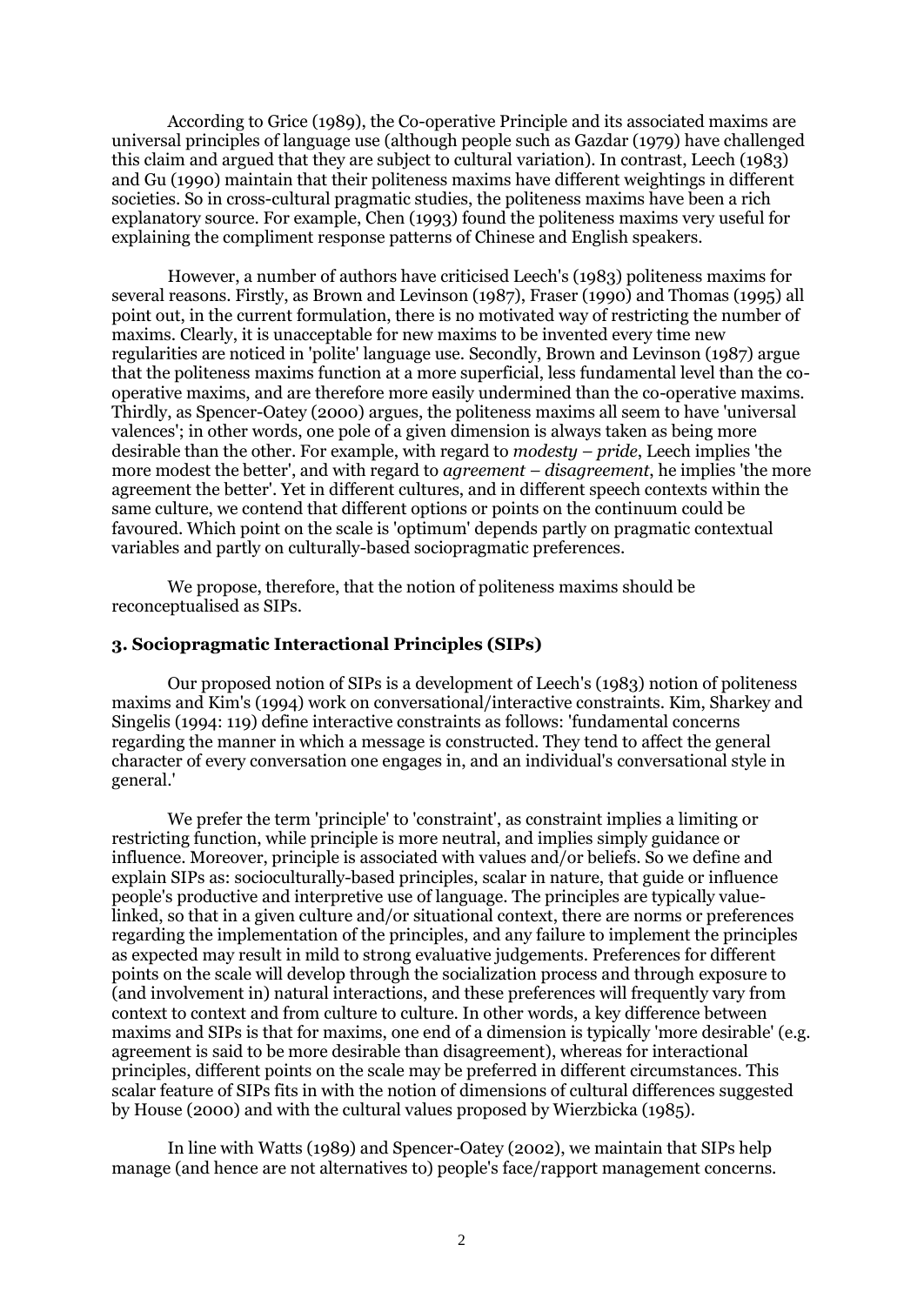People's face needs and interactional rights and obligations need to be appropriately balanced relative to their task needs, and so societies develop norms and preferences for achieving this. So we contend that the notion of SIPs can help integrate the three main politeness perspectives identified by Fraser (1990): the conversational-maxim view, the facesaving view, and the conversational-contract view. (See section 6 for a further discussion of this claim.)

It is important, however, not to confuse SIPs with pragmalinguistic conventions (see Leech, 1983 and Thomas, 1983 for a discussion of the concepts *sociopragmatic* and *pragmalinguistic*) or linguistic strategies (e.g. Brown and Levinson, 1978/1987). It is perfectly possible for the same SIP to be implemented linguistically in various different ways, and so the two must not be conflated. For example, Spencer-Oatey and Ng (2001) found that both Hong Kong and Mainland Chinese respondents disliked people giving conceited responses to compliments (e.g. they could be said both to uphold the principle of using a modest style of speech), yet a particular ritualised response that was positively evaluated in Hong Kong was judged to be 'too modest and hence conceited' by the Mainland Chinese (i.e. their pragmalinguistic conventions were different).

What, then, are some possible examples of SIPs, and can they be identified empirically?

### **4. Kim's (1994) Research**

Kim (1994) proposed five conversational constraints in relation to requesting behaviour. Drawing on theorising in pragmatics and communication studies, she suggested the following concerns:

- 1. concern to avoid hurting the hearer's feelings (cf. Brown and Levinson's, 1987, positive face of hearer)
- 2. concern to avoid imposition (cf. Brown and Levinson's, 1987, negative face of hearer)
- 3. concern to avoid negative evaluation by the hearer (cf. Brown and Levinson's, 1987, positive face of speaker)
- 4. concern for clarity (cf. Grice's, 1989, Maxim of Manner)
- 5. concern for effectiveness (cf. Canary and Spitzberg's, 1989, goal achievement/task accomplishment)

She investigated the importance to people, when making a request, of these five concerns, and compared the responses of three groups of people: Korean, Mainland US and Hawaiin US respondents. She found that the most striking difference was for *concern for clarity* (with Mainland US respondents rating it to be significantly more important than the Hawaiin US respondents, who in turn rated it more important than the Koreans did); that there were some relatively small differences in terms of *concern to avoid hurting the hearer's feelings* and *concern to avoid imposition*, and that there were no significant differences across groups in terms of *concern to avoid negative evaluation by the hearer* and *concern for effectiveness*.

However, Kim (1994) simply assumed that these five concerns were in operation; she reports no factor analyses to show whether this was the case or not. So we decided to replicate (to a large extent) her study, and thereby to carry out a preliminary study of the notion of interactional principles, which would help us to assess the feasibility and potential of this kind of approach for future research.

#### **5. Research Procedure**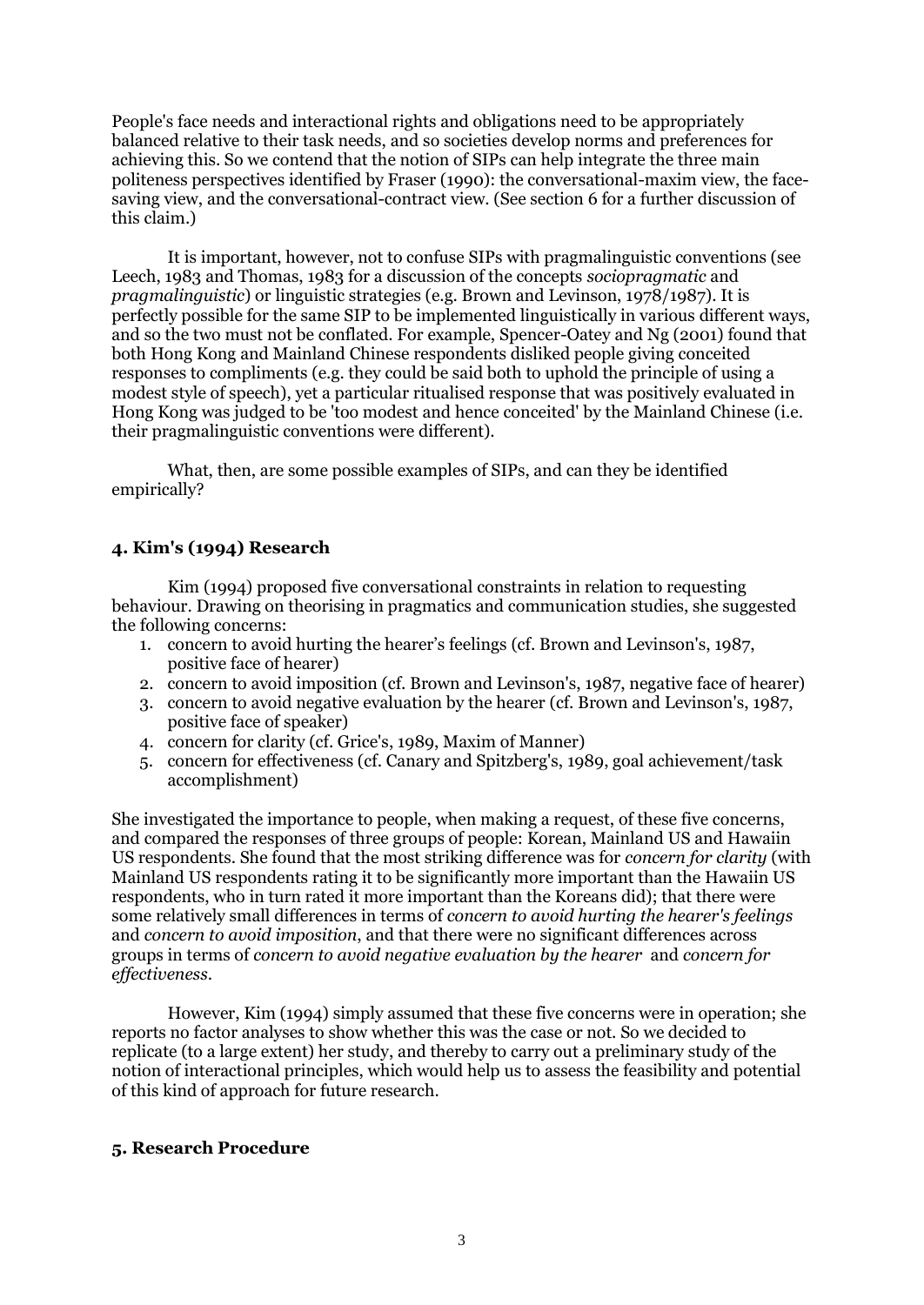# **5.1 The Questionnaire**

Kim's questionnaire comprised six 'request' scenarios (see the Appendix for the actual scenarios), with items like the following to explore each of her conversational constraints:

- 1. concern to avoid hurting the hearer's feelings, e.g. *In this situation, I feel it is very important to avoid hurting the other's feelings.*
- 2. concern to avoid imposition, e.g. *In this situation, it is very important not to intrude on the other person.*
- 3. concern to avoid negative evaluation by the hearer, e.g. *In this situation, it is very important that my message does not cause the other person to dislike me.*
- 4. concern for clarity, e.g. *In this situation, I feel it is very important to make my point as clearly and directly as possible.*
- *5.* concern for effectiveness, e.g. *In this situation, it is very important to get the other person to do what I want.*

Using 7-point Likert-type scales, respondents were asked to rate how strongly they agreed or disagreed that each of these principles was very important to them in that situation. Kim designed the scenarios to cover a variety of request goals (e.g. obtain permission, borrow something, solicit agreement), to vary in terms of request topic (e.g. repayment of a loan, take a day off, delay a presentation), and to vary systematically in terms of the participants' relative power  $(H = S, H > S, H < S)$ .

Unlike Kim's (1994) study, which asked each participant to respond to only one scenario, this study asked each participant to respond to all six scenarios. However, for each scenario, only one item was used to measure each interactional principle, whereas two were used in Kim's study.

The questionnaire was translated into Chinese by one of the authors, and equivalence between the Chinese and English versions was ensured through careful checking by two bilingual helpers.

### **5.2 Data Collection**

The Chinese questionnaires were distributed at two universities in China. 65 copies were given to an undergraduate class at a university in Shandong Province; 65 (100%) were returned, and of these, 56 had been fully completed and were included in the study. 112 copies were distributed at a university in Guangdong Province; 112 (100%) were returned, and of these, 94 had been fully completed and were included in the study. Thus 150 completed Chinese questionnaires were obtained overall.

The English questionnaires were put on the intranet of a university in southern England, and students were sent an all-student email requesting their help in completing the questionnaire. 187 students responded, with 146 of them completing it fully. Of these, 94 identified themselves as British; the remaining 52 respondents came from 23 different countries, and for the purposes of this study, this data was discarded.

|                            | <b>Number</b> | <b>Mean Age</b> | <b>Sex</b>   |               |  |
|----------------------------|---------------|-----------------|--------------|---------------|--|
|                            |               |                 | <b>Male</b>  | <b>Female</b> |  |
| Chinese (Shandong)         | 56            | 19.98           | 33(58.9%)    | $23(41.1\%)$  |  |
| Chinese (Guangdong)        | 94            | 19.21           | 44 (46.8%)   | 50(53.2%)     |  |
| <b>British</b>             | 94            | 20.93           | $34(36.2\%)$ | 60 (63.8%)    |  |
| <b>Other Nationalities</b> | 52            | 21.25           | $21(40.4\%)$ | 31(59.6%)     |  |
| Total                      | 296           | 20.34           | 132 (44.6%)  | 164(55.4%)    |  |

The demographic details of the respondents are shown in Table 1.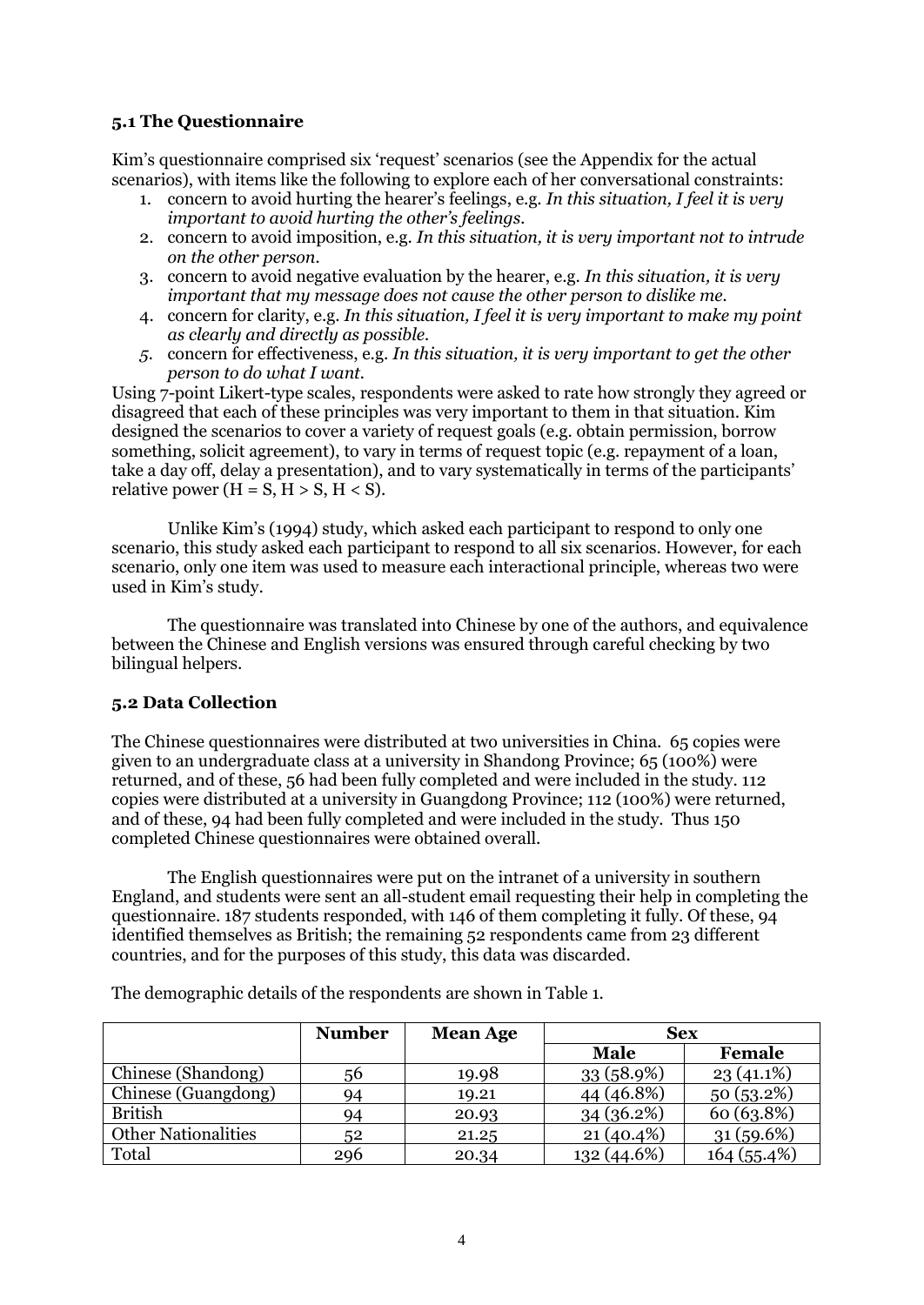Table 1: Demographic Characteristics of the Respondents

# **6. Results**

# **6.1 Identification of Chinese and British SIPs**

First of all, factor analyses were carried out on the data to check whether the questionnaire items were really probing the five different conversational constraints identified by Kim (1994). The Chinese and British data were treated separately, so that we could explore whether the pattern of factors emerging from each sample was the same. For each data set, factor analyses were carried out not only on the ratings of all the scenarios together, but also on scenarios 1–3 and scenarios 4–6 separately, to check whether the same factor pattern was valid for the different situations. For both the British and the Chinese data, the factors emerging from the split data sets were found to be identical to those emerging from the full data sets, and so only the latter results are presented here.

To isolate the factors, a minimum primary loading of .40 was used, with secondary loading being at least .20 less than the primary loading. The shape of the scree plots and the interpretability of the factors were used as criteria to determine the number of factors that should be extracted. Using varimax rotation, two, three and four factor solutions were considered for each of the factor analyses, and the optimal solution was found to be three for both the British and the Chinese data sets.

Three clear factors (accounting for 37.5% of the variance) emerged from the Chinese data, and were labelled as follows: Factor 1: Concern for Face/Rapport Factor 2: Concern for Task Factor 3: Concern for Clarity The factor loadings of the various items are shown in Table 2.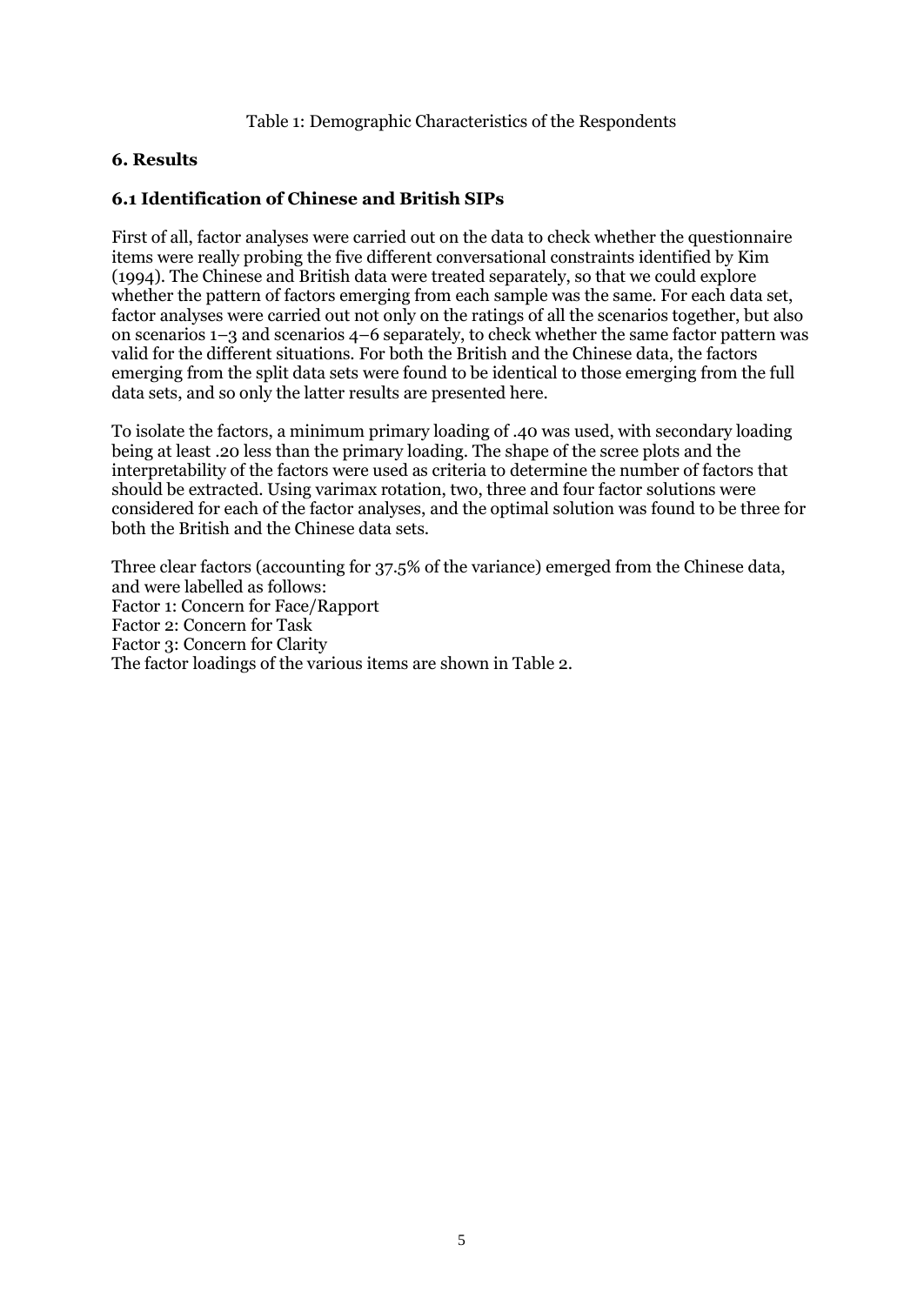| Factor 1                                      | <b>Factor 2</b>                     | Factor 3                      |
|-----------------------------------------------|-------------------------------------|-------------------------------|
| .629 being considerate                        | .778 get the other person to        | .761 directly come to the     |
| towards the other's                           | do what I want (Sc <sub>4</sub> -5) | point $(Sc3-4)$               |
| feelings (Sc2-1)                              | .755 get the other person to        | .681 directly come to the     |
| .618 avoid hurting the other's                | do what I want $(Sc6-5)$            | point $(Sc6-4)$               |
| feelings $(Sc3-1)$                            | .731 get the other person to        | .678 directly come to the     |
| .595 being considerate                        | do what I want $(Sc2-5)$            | point $(Sc2-4)$               |
| towards the other's                           | .729 get the other person to        | .631 make my point as clearly |
| feelings (Sc <sub>4</sub> -1)                 | do what I want (Sc <sub>3</sub> -5) | and directly as possible.     |
| .591 avoid inconveniencing                    | .698 get the other person to        | $(Sc1-4)$                     |
| the other $(Sc4-2)$                           | do what I want $(Sc5-5)$            | .581 directly come to the     |
| .555 not to intrude on the                    | .524 get the other person to        | point $(Sc4-4)$               |
| other person (Sc <sub>1</sub> -2)             | $\chi$ do what I want (Sc1-5)       | .522 make my point as         |
| .554 other person doesn't see                 |                                     | clearly and directly as       |
| me in a negative light                        |                                     | possible $(Sc5-4)$            |
| $(Sc4-3)$                                     |                                     |                               |
| .550 doesn't cause other                      |                                     |                               |
| person to dislike me                          |                                     |                               |
| $(Sc2-3)$                                     |                                     |                               |
| .531 avoid hurting the other's                |                                     |                               |
| feelings (Sc1-1)                              |                                     |                               |
| .524 being considerate<br>towards the other's |                                     |                               |
| feelings (Sc6-1)                              |                                     |                               |
| .520 avoid hurting the                        |                                     |                               |
| other's feelings (Sc5-1)                      |                                     |                               |
| .463 not to intrude on the                    |                                     |                               |
| other person (Sc <sub>3</sub> -2)             |                                     |                               |
| .461 avoid inconveniencing                    |                                     |                               |
| the other (Sc2-2)                             |                                     |                               |
| .449 doesn't cause other                      |                                     |                               |
| person to dislike me                          |                                     |                               |
| $(Sc3-3)$                                     |                                     |                               |
| .448 other person doesn't see                 |                                     |                               |
| me in a negative light                        |                                     |                               |
| $(Sc6-3)$                                     |                                     |                               |
| .441 doesn't cause the other                  |                                     |                               |
| person to dislike me                          |                                     |                               |
| $(Sc5-3)$                                     |                                     |                               |
| .422 doesn't cause the other                  |                                     |                               |
| person to dislike me                          |                                     |                               |
| $(Sc1-3)$                                     |                                     |                               |

Table 2: Factor Loadings of the Chinese Responses to the Questionnaire Items

Three clear factors (accounting for 44.3% of the variance) also emerged from the British data, but they were somewhat more difficult to interpret. The questionnaire items that were to do with face/rapport issues did not load onto a single factor. They also did not load as might have been expected from the literature or as Kim (1994) assumed, such as concern for own (self) face versus concern for other face, or concern for positive face versus concern for negative face. Rather, they loaded onto one factor for two of the scenarios (1 and 5), and onto another factor for the other scenarios. A detailed examination of the content of the scenarios showed that the key distinguishing feature was the right of the speaker to expect compliance with the request. In scenarios 1 and 5, the speaker was legitimately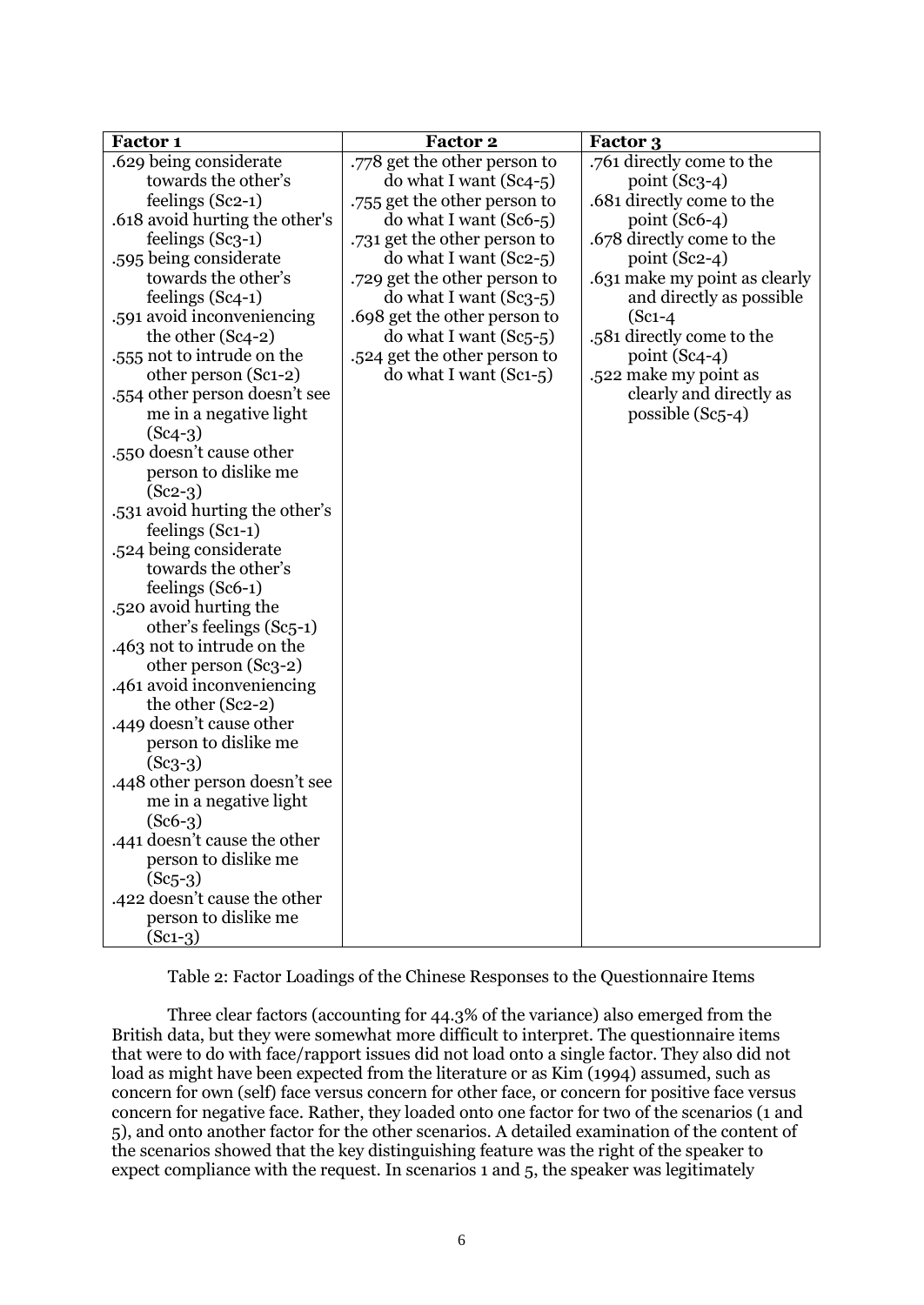entitled to make the request and to expect compliance from the hearer, while in the other scenarios, the hearer had no particular obligation to comply with the speaker's request and so the speaker was, in effect, asking for a favour. The questionnaire items that were to do with task achievement and clarity/directness all loaded onto a single factor, indicating that the two issues are closely related for the British respondents.

The British factors were thus labelled as follows: Factor 1: Non-entitlement-based Concern for Rapport Factor 2: Concern for Task & Clarity Factor 3: Entitlement-based Concern for Rapport (See Table 3 for the factor loadings.)

| <b>Factor 1</b>               | <b>Factor 2</b>                      | <b>Factor 3</b>                       |
|-------------------------------|--------------------------------------|---------------------------------------|
| .779 avoid inconveniencing.   | .709 get the other person to         | .768 avoid hurting the                |
| the other (Sc2-2)             | do what I want $(Sc6-5)$             | other's feelings (Sc <sub>1</sub> -1) |
| .755 being considerate        | .658 get the other person to         | .758 doesn't cause the other          |
| towards the other's           | do what I want $(Sc4-5)$             | person to dislike me                  |
| feelings (Sc6-1)              | .628 get the other person to         | $(Sc1-3)$                             |
| .751 being considerate        | $\frac{1}{2}$ do what I want (Sc3-5) | .722 not to intrude on the            |
| towards the other's           | .619 make my point as clearly        | other person $(Sc5-2)$                |
| feelings (Sc2-1)              | and directly as possible             | .710 not to intrude on the            |
| .738 other person doesn't see | $(Sc_{5-4})$                         | other person (Sc <sub>1</sub> -2)     |
| me in a negative light        | .608 get the other person to         | .662 avoid hurting the                |
| $(Sc6-3)$                     | do what I want $(Sc_{5} - 5)$        | other's feelings (Sc <sub>5</sub> -1) |
| .698 being considerate        | .590 directly come to the            | .569 doesn't cause the other          |
| towards the other's           | point $(Sc3-4)$                      | person to dislike me                  |
| feelings $(Sc4-1)$            | .528 directly come to the            | $(Sc_{5-3})$                          |
| .697 avoid inconveniencing    | point $(Sc6-4)$                      |                                       |
| the other $(Sc6-2)$           | .487 directly come to the            |                                       |
| .629 doesn't cause other      | point $(Sc2-4)$                      |                                       |
| person to dislike me          | .484 get the other person to         |                                       |
| $(Sc2-3)$                     | $\chi$ do what I want (Sc1-5)        |                                       |
| .531 not to intrude on the    | .468 get the other person to         |                                       |
| other person (Sc3-2)          | do what I want $(Sc1-5)$             |                                       |
|                               |                                      |                                       |

Table 3: Factor Loadings of the British Responses to the Questionnaire Items

### **6.2 Situational Variation**

In order to determine whether situation had a significant effect on people's ratings of the SIPs, repeated measure ANOVA tests were carried out on each of the factors, using (for each situation) the mean ratings of the items that had acceptable loadings on the given factor for that situation. Once again British and Chinese data sets were analysed separately.

The mean ratings for the Chinese data are given in Table 4 and the ANOVA results are given in Table 8 in Appendix 2.

|                        | <b>Scenario</b> | <b>Scenario</b>             | <b>Scenario</b> | <b>Scenario</b> | <b>Scenario</b>                      | <b>Scenario</b> |
|------------------------|-----------------|-----------------------------|-----------------|-----------------|--------------------------------------|-----------------|
|                        |                 |                             |                 |                 |                                      |                 |
| Chinese<br>Concern for |                 | $5.21(1.10)$   $5.58(1.12)$ | 5.43<br>(0.98)  |                 | $5.18(1.07)$ 5.36 (1.18) 5.57 (1.08) |                 |
| Face/Rappor            |                 |                             |                 |                 |                                      |                 |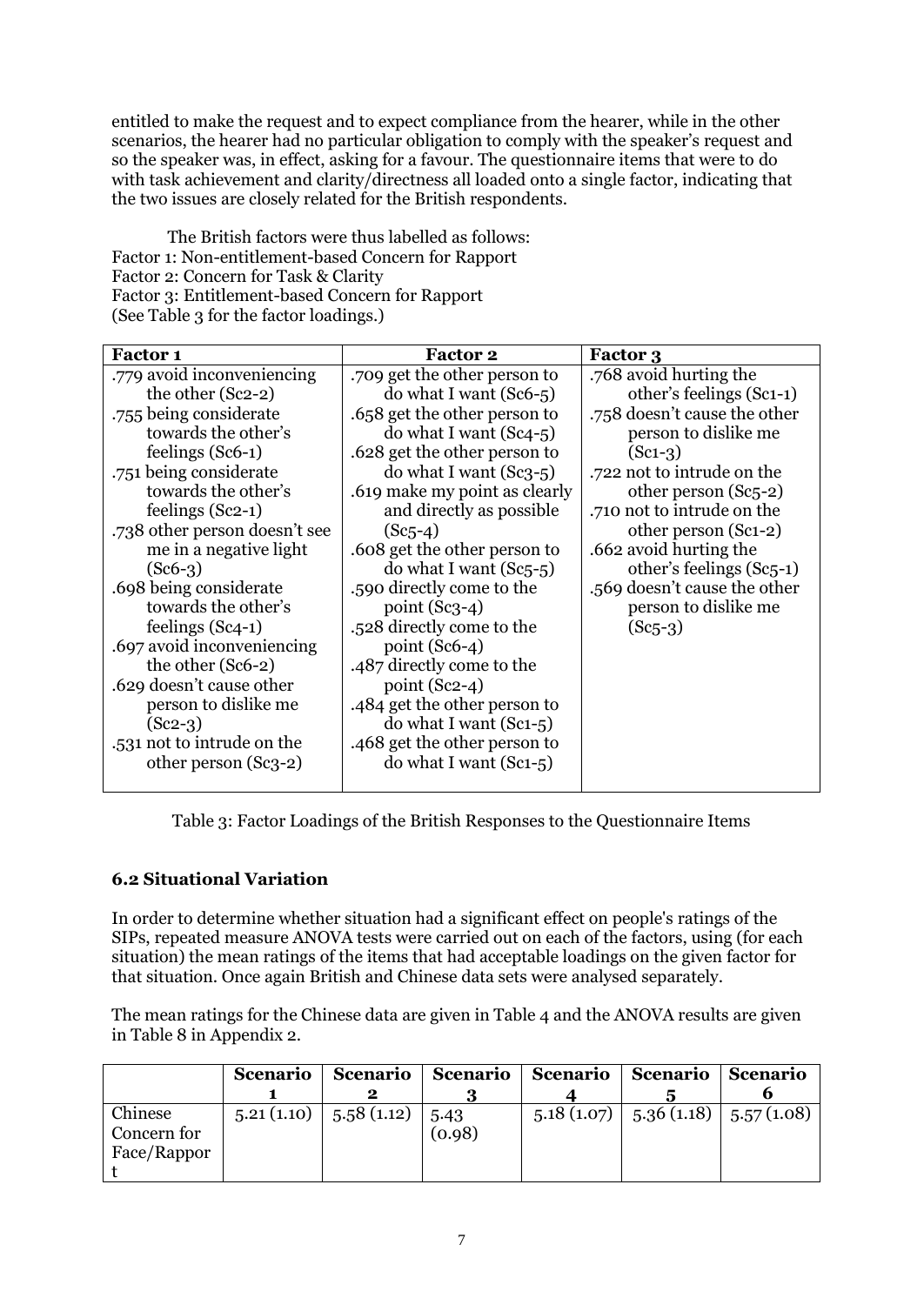| Chinese     |            |                                                             | $4.28(1.93)$   $4.17(1.88)$   $5.30(1.62)$   $5.42(1.68)$   $5.22(1.77)$   $5.06(1.68)$ |            |                        |
|-------------|------------|-------------------------------------------------------------|-----------------------------------------------------------------------------------------|------------|------------------------|
| Concern for |            |                                                             |                                                                                         |            |                        |
| Task        |            |                                                             |                                                                                         |            |                        |
| Chinese     | 5.19(1.78) | $\vert$ 5.79 (1.23) $\vert$ 5.85 (1.31) $\vert$ 4.21 (1.91) |                                                                                         | 4.44(1.91) | $\frac{1}{5.37}(1.55)$ |
| Concern for |            |                                                             |                                                                                         |            |                        |
| Clarity     |            |                                                             |                                                                                         |            |                        |

Table 4: Mean Ratings (and Standard Deviations) of the Chinese SIP Factors, by Situation

The ANOVA results showed that situation had a statistically very significant impact on the Chinese respondents' ratings of the SIPs, and this was particularly true of the factors *Concern for Task* and *Concern for Clarity*, where situational variation accounted for 45% and 46% of the variance respectively.

Post hoc paired t-tests were then carried out to determine the significant mean differences among the six scenarios. (The results are shown in Tables 9, 10 and 11 in Appendix 2.) It was found that while many of the pairs of scenarios showed statistically significant differences, the most noticeable differences were as follows:

- In Scenarios 1 and 2, Chinese respondents' Concern for Task was noticeably lower than in the other scenarios.
- In Scenarios 4 and 5, Chinese respondents' Concern for Clarity/Directness was noticeably lower than in the other scenarios.

The mean ratings for the British data are given in Table 5 and the ANOVA results are given in Table 12 in Appendix 2.

|                | <b>Scenario</b> | <b>Scenario</b> | <b>Scenario</b> | <b>Scenario</b> | <b>Scenario</b> | <b>Scenario</b> |
|----------------|-----------------|-----------------|-----------------|-----------------|-----------------|-----------------|
|                | 1               | 2               | 3               |                 | 5               | 6               |
| British Non-   |                 | 5.74(1.36)      | 4.22(1.61)      | 4.56(1.62)      |                 | 5.44(1.33)      |
| Entitlement-   |                 |                 |                 |                 |                 |                 |
| <b>Based</b>   |                 |                 |                 |                 |                 |                 |
| Concern for    |                 |                 |                 |                 |                 |                 |
| Face/Rappor    |                 |                 |                 |                 |                 |                 |
|                |                 |                 |                 |                 |                 |                 |
| <b>British</b> | 4.04(1.42)      |                 |                 |                 | 3.54(1.53)      |                 |
| Entitlement-   |                 |                 |                 |                 |                 |                 |
| <b>Based</b>   |                 |                 |                 |                 |                 |                 |
| Concern for    |                 |                 |                 |                 |                 |                 |
| Face/Rappor    |                 |                 |                 |                 |                 |                 |
|                |                 |                 |                 |                 |                 |                 |
| <b>British</b> | 5.31(1.36)      | 4.66(1.19)      | 5.70(1.22)      | 5.72(1.51)      | 5.85(1.38)      | 5.51(1.18)      |
| Concern for    |                 |                 |                 |                 |                 |                 |
| Task (Clarity) |                 |                 |                 |                 |                 |                 |

Table 5: Mean Ratings (and Standard Deviations) of the British SIP Factors, by Situation

The ANOVA results showed that situation also had a statistically very significant impact on the British respondents' ratings of the SIPs, and this was particularly true of the factors *Nonentitlement-based Concern for Rapport* and *Concern for Task*, where situational variation accounted for 52% and 41% of the variance respectively.

Post hoc paired t-tests were then carried out to determine the significant mean differences among the six scenarios. (The results are shown in Tables 13 and 14 in Appendix 2). It was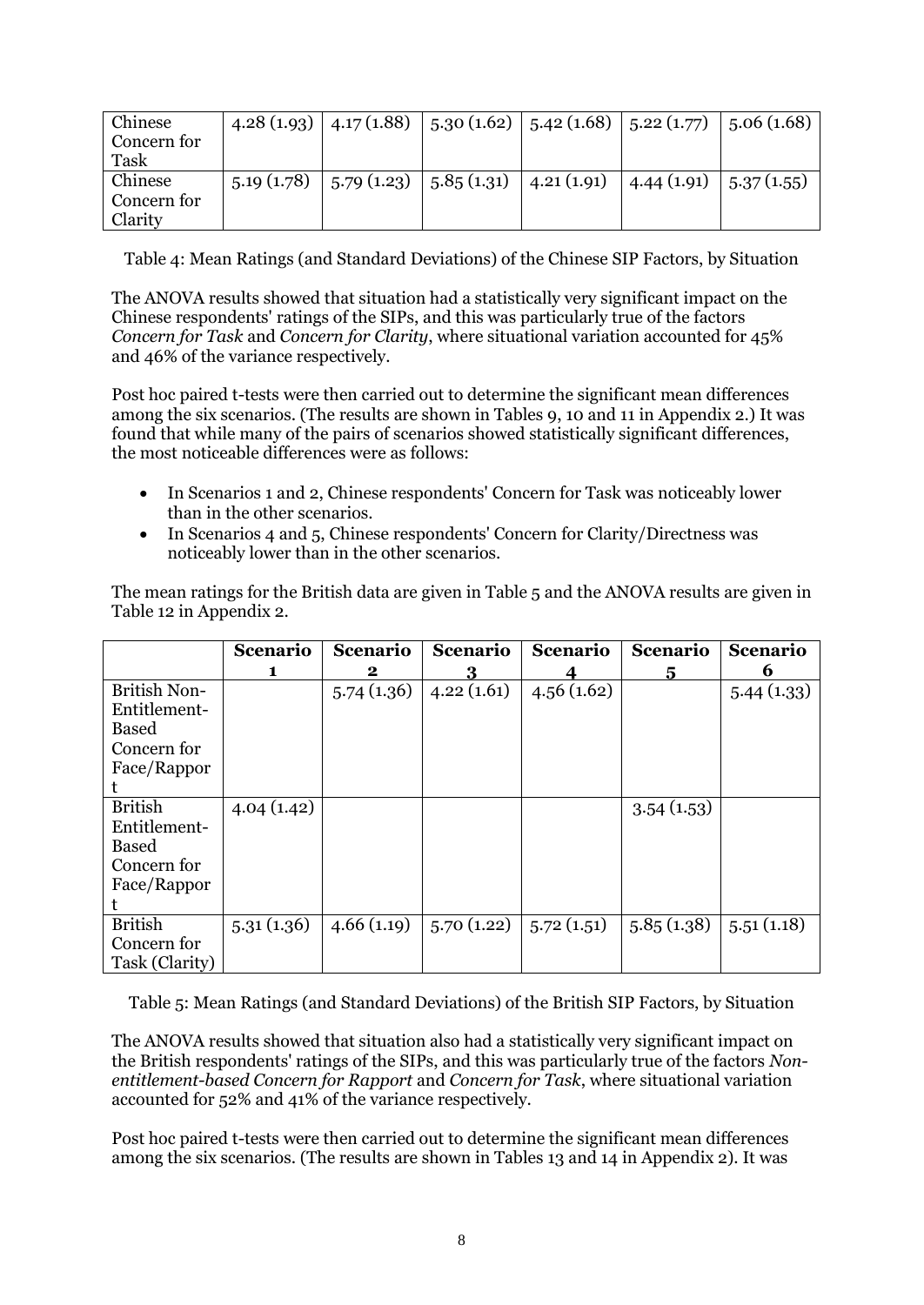found that while many of the pairs of scenarios showed statistically significant differences, the most noticeable differences were as follows:

- In Scenarios 3 and 4, Concern for Face/Rapport was noticeably lower than in Scenarios 2 and 5
- In Scenario 2, Concern for Task/Clarity was noticeably lower than in the other scenarios
- Entitlement-based Concern for Face/Rapport was noticeably lower than Non-Entitlement-based Concern for Face/Rapport

# **6.3 Cross-Cultural Variation in the Importance Ratings of SIPs**

Strictly speaking, the Chinese and British data sets cannot be compared directly since the factors that emerged are somewhat different. Nevertheless, there are also certain similarities between the two sets of results: both show factors relating to *Concern for Task* and *Concern for Face/Rapport*. Tables 6 and 7 show the British and Chinese overall mean ratings for these factors.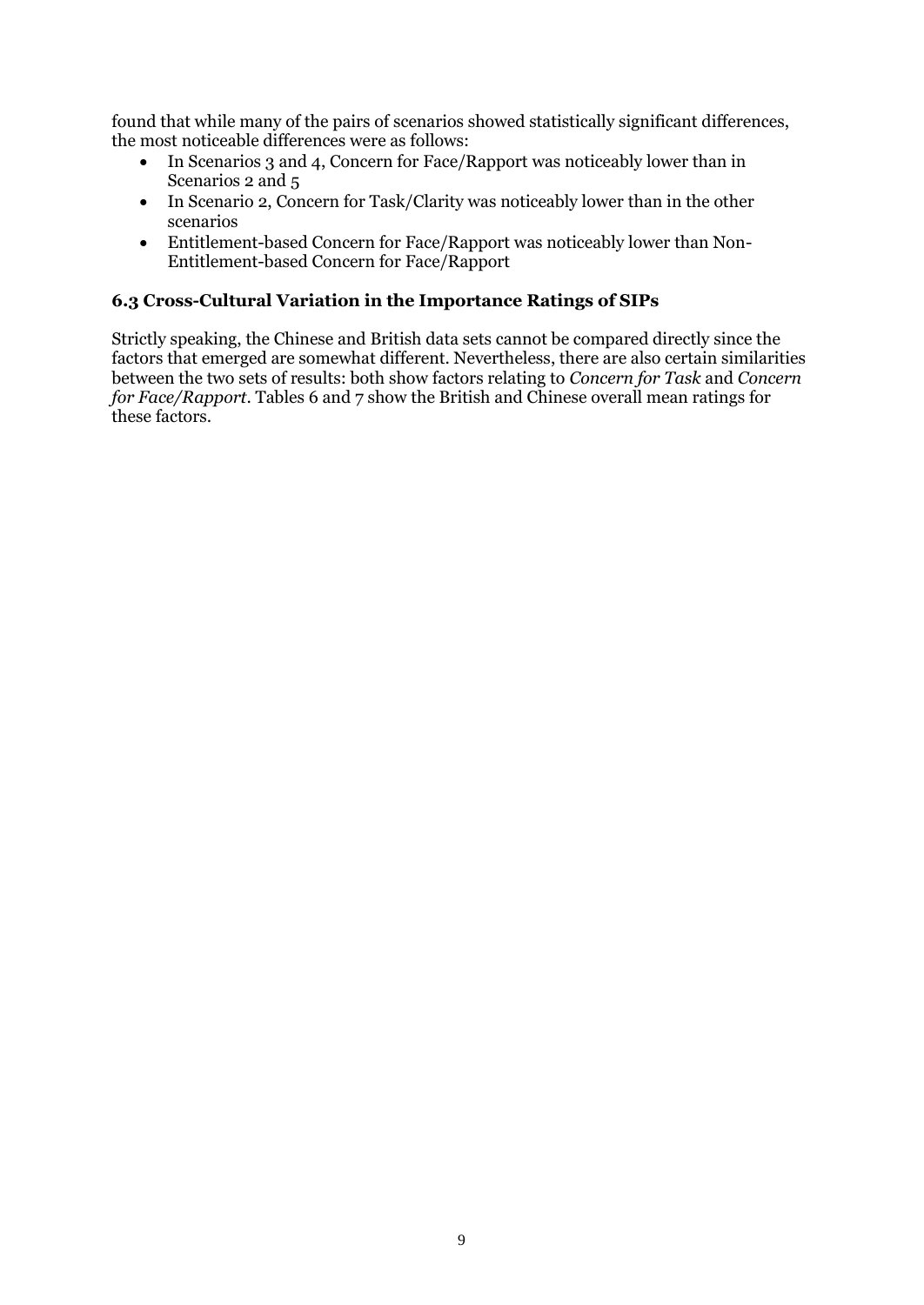|                                    | <b>Overall Mean Rating</b><br>(and Standard Deviation) |
|------------------------------------|--------------------------------------------------------|
| <b>Chinese Concern for Task</b>    | 4.87(1.29)                                             |
| <b>Chinese Concern for Clarity</b> | 5.14(1.06)                                             |
| British Concern for Task (Clarity) | 5.42(0.90)                                             |

Table 6: Overall Mean Ratings of British and Chinese Factors relating to Task

|                                  | <b>Overall Mean Rating</b><br>(and Standard Deviation) |
|----------------------------------|--------------------------------------------------------|
| Chinese Concern for              | 5.38(0.76)                                             |
| Face/Rapport                     |                                                        |
| British Non-Entitlement-Based    | 5.29(1.15)                                             |
| Concern for Face/Rapport         |                                                        |
| <b>British Entitlement-Based</b> | 3.79(1.25)                                             |
| Concern for Face/Rapport         |                                                        |

Table 7: Overall Mean Ratings of British and Chinese Factors relating to Face/Rapport

As can be seen from Table 6, the Chinese respondents showed a somewhat lower degree of concern for task than the British did, although their concern for clarity was nearer to (but still slightly below) the level of importance attached to it by the British respondents. In terms of concern for face/rapport, the importance attached by the British respondents was virtually the same as that of the Chinese respondents in non-entitlement-based situations, but was very noticeably lower in situations in which the British felt they had the right to make the request.

### **7. Discussion**

Despite the limitations of this study (e.g. it only explored requests and only sampled university students in two countries), we believe the results offer tentative support for the notion of SIPs. The factor analyses showed three clear factors in each of the data sets, suggesting that people hold a limited number of principles about language use. However, the results also indicate that the principles need to be identified empirically rather than simply assumed from the items listed in a questionnaire. In this study, the five items that Kim (1994) thought probed five different conversational constraints in fact loaded onto just three factors. Moreover, they loaded slightly differently in the British and Chinese data sets.

Kim (1994) assumed that three of the items probed different aspects of face: positive face of the hearer, negative face of the hearer, and positive face of the speaker. However, there was no evidence for this in our study. For the Chinese respondents, they all loaded onto a single factor, which we labelled *Concern for Face/Rapport*. For the British respondents, they loaded onto two factors, but the distinguishing feature seemed to be the notion of rights. It seems that in requesting situations, the importance that the British respondents attached to face/rapport matters depended on whether they thought they had the right to expect compliance or whether they were simply asking for a favour. This, then, offers support for Spencer-Oatey's (2000, 2002) claim that sociality rights are an important motivating factor underlying the management of relations, and it suggests that in future research, the notion of rights needs to be considered much more carefully and systematically.

It might have been noted that two of the scenario three items (Sc3-1 and Sc3-3) did not appear in the British factor loadings shown in Table 3. In fact, they had quite high secondary loadings on factor 3, entitlement-based concern for rapport, and so were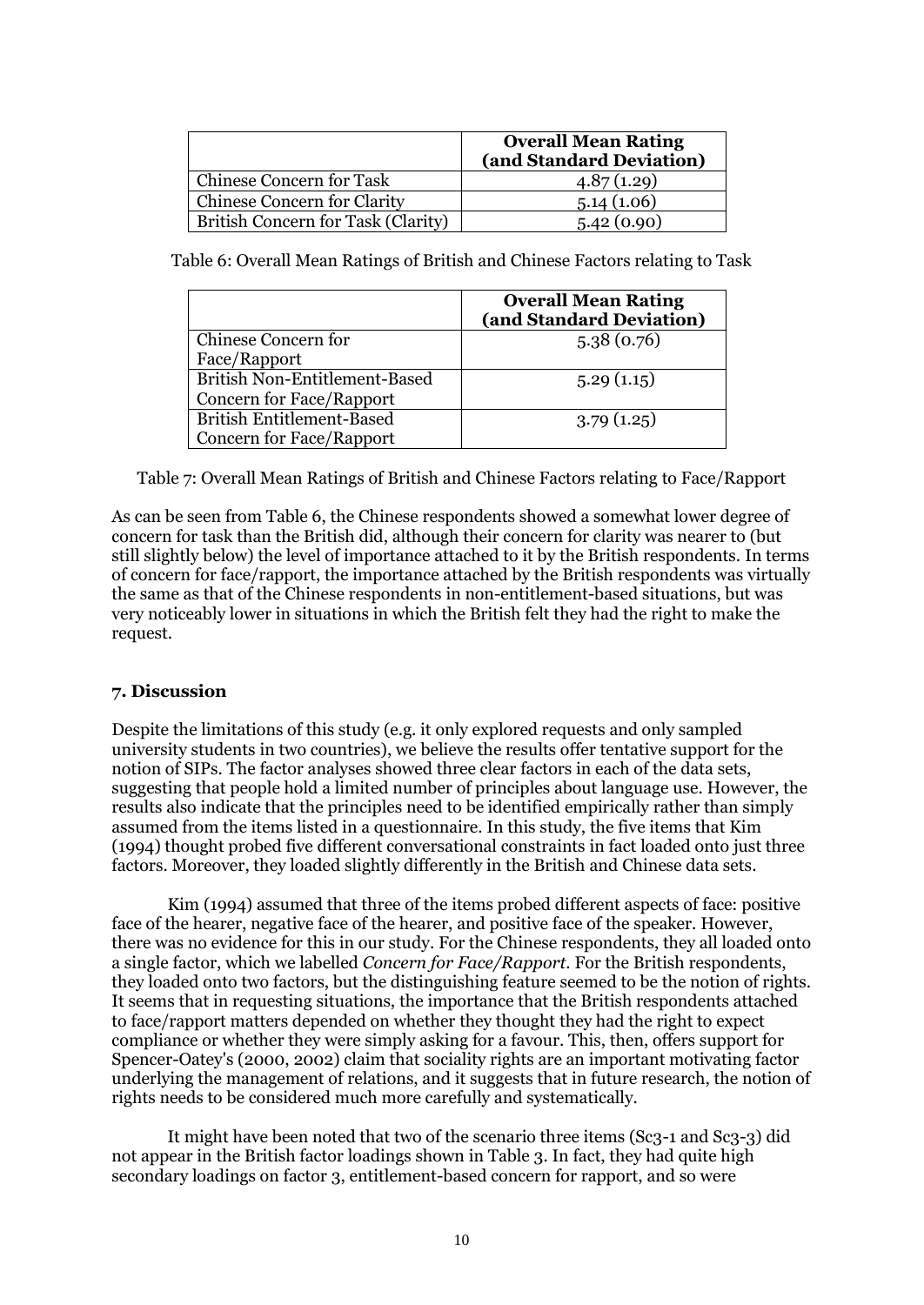discarded from the analyses. Looking at the content of this scenario (asking for time off work to go to an interview), it seems plausible that the low dual factor loadings could have occurred either because the British respondents were unsure of the employee's rights in this situation, or else because different respondents held different views. This raises some interesting questions for future research: to what extent do people (within a given culture) agree on their rights in given situations, and to what extent may cultural factors affect their perception of rights?

Kim (1994) also assumed that the other two items in her questionnaire were probing two other factors: concern for clarity and concern for effectiveness. This was supported by the factor analyses of the Chinese data, but not for the British data where they loaded onto a single factor. The British respondents seemed to associate task achievement with speaking clearly and directly, while for the Chinese they were more independent of each other (i.e. speaking clearly and directly was not judged to be a necessary concomitant of effective task achievement).

The results also show clearly that the relative importance of the SIPs varies from situation to situation. Looking carefully at the scenarios, it seems that a variety of issues could be causing this, such as the nature of the request and the relationship between participants. For example, the Chinese respondents' concern for task was noticeably lower in Scenarios 1 and 2. Both of these scenarios involved borrowing money, so perhaps this is a sensitive type of request for the Chinese. For the British respondents, the concern for task was also noticeably lower in Scenario 2 than the others, suggesting that they too may find it a sensitive type of request. However, their ratings for Scenario 1 (also about money) were only somewhat lower than the other scenarios, perhaps because their strong sense of rights over getting their own money back were having a counter-balancing influence. Similarly, the Chinese respondents' concern for clarity/directness was noticeably lower in Scenarios 4 and 5 than in the other scenarios. Scenario 5 is the only situation in the questionnaire where the request implies criticism of the hearer, while Scenario 4 involves an unequal relationship, so maybe these issues played a role. However, the relative power  $(H = S, H > S, H < S)$  of the interlocutors in the scenarios did not systematically affect the respondents' ratings. It did not emerge in the factor loadings, and the mean figures in Tables 4 and 5 do not show any systematic effect for power: ratings for Scenarios 3 and 4 (H > S) are not systematically different from Scenarios 1 and 2 ( $H = S$ ) or from Scenarios 5 and 6 ( $H < S$ ). This suggests that the SIPs are operating at a more fundamental (or higher order) level than participant relations. One explanation could be that participant relations such as power and distance have a greater impact at the pragmalinguistic level (i.e. in terms of choice of wording) than at the sociopragmatic level.

The results also suggest that SIPs are subject to cross-cultural variation. While the similarities and differences discussed in section 6.3 should not be taken to be representative of British and Chinese people in general (the samples are too small in number and limited in scope to permit that), the results suggest that national culture can be a relevant influencing factor. Firstly, although there may be similarities across cultures in the SIPs that people hold, there may also be variation at a more detailed level. Moreover, there may be variation across cultures in the overall importance that people attach to a given SIP, and this may interact with situational factors. Brown and Levinson (1978/1987) seem to deny explicitly that cultural differences can exist at this level. For example, they state the following:

Since we have excluded extrinsic weighting of wants (…) we cannot account for cultural differences in terms, say, of greater desire for positive-face satisfaction than negative-face satisfaction in some society (in the U.S.A. compared with England, for example). Note that if we allowed extrinsic weighting of face wants, then cultural (emic) explanations of cross-cultural differences would supersede explanations in terms of universal (etic) social dimensions like D and P. Ours is the stronger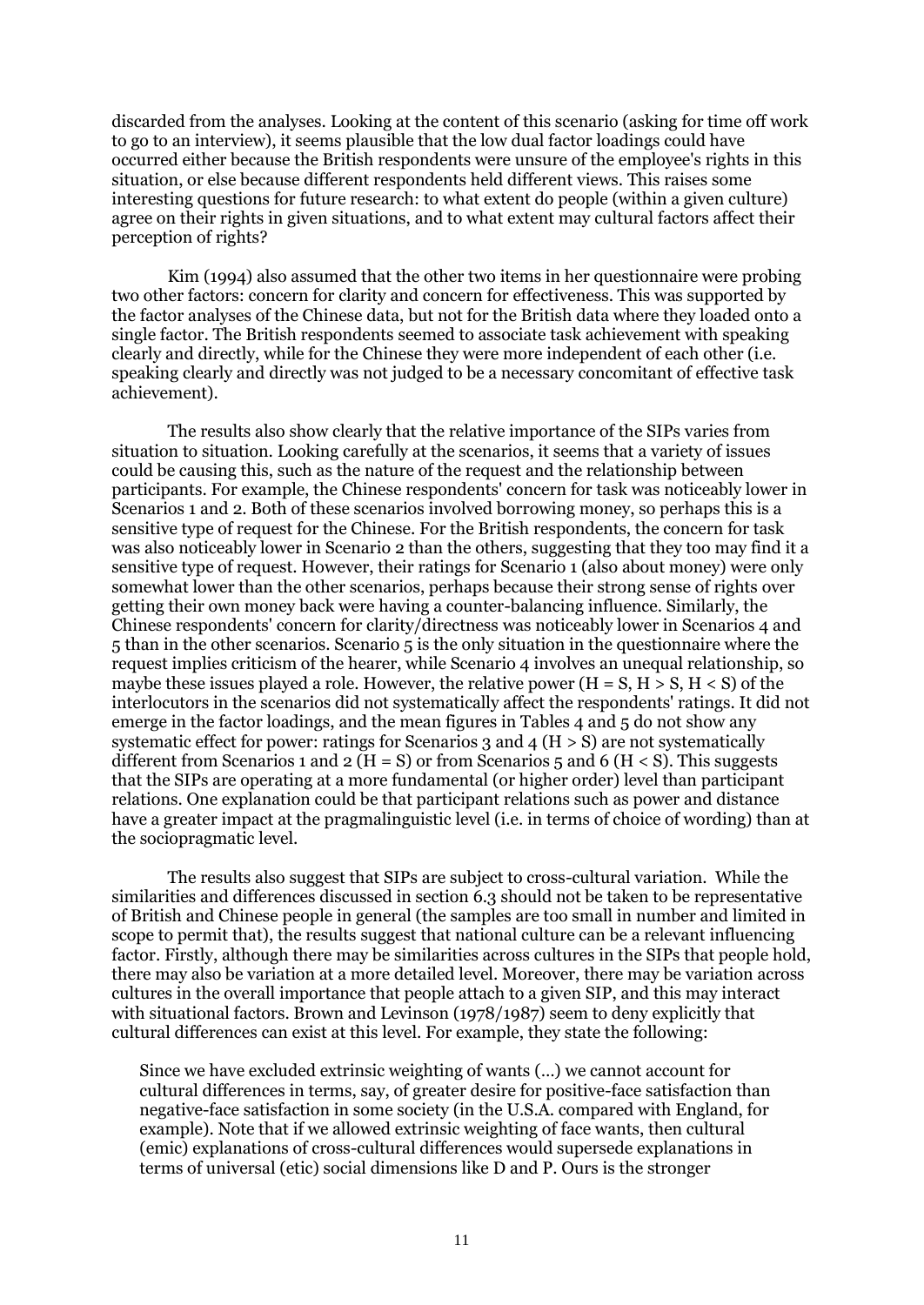hypothesis (it may of course be wrong) requiring a correlation between D and P levels in a society and the kind and amount of face attention.

Brown & Levinson 1987: 244

Yet later on, they admit that 'cultures may differ in the degree to which wants other than face wants (such as the want for efficiency, or for the expression of power) are allowed to supersede face wants' (p.249), and they refer to 'subjective ideals' being associated with people's values of D, R and relative P (p.246). The notion of 'subjective ideals' does not seem incompatible with that of interactional principles, and it seems inconsistent to argue that cultural differences can exist in certain aspects, such as want for efficiency (labelled *concern for task* in this study), but not in others, such as concern for face. We contend, therefore, that cultural similarities and differences do not simply reflect people's assessments of D, R and relative P, but rather reflect deeper and more general interactional concerns. In fact, a number of authors (e.g. Sifianou, 1992; Lorenzo-Dus, 2001) seem to have assumed this when drawing on the notion of positive and negative face to explain cultural differences.

We contend, therefore, that people's use of language is influenced not only by immediate contextual factors, such as D, relative P and R, but also by underlying sociocultural principles or concerns, i.e. SIPs. Some (types of) SIPs probably function at a higher order than others. We propose that there are fundamental (or higher order) SIPs that help manage people's basic interactional motivations: their concerns about face, rights and obligations (including cost–benefit considerations), and task achievement. And we propose that there are secondary (or lower order) SIPs that reflect people's stylistic concerns: their concerns about directness–indirectness, modesty–approbation, warmth/involvement– coolness/restraint, and so on. We believe the notion of SIPs can thus help to integrate the three perspectives on politeness that Fraser (1990) identifies.

We expect that the fundamental SIPs will be universal (although there will be cultural and situational variation in the extent to which they are upheld), and will be very limited in number, such as the following:

1. A face SIP (further research is needed to clarify whether face concerns are unitary or not; e.g. whether or not they divide into 'Concern for own face' and 'Concern for other's face' 2. A rights and obligations SIP

3. A task SIP

The secondary SIPs are more difficult to predict, but would probably include (but not be limited to) the following:

- 1. A directness–indirectness SIP and/or a clarity–vagueness SIP
- 2. A cordiality–restraint SIP (cf. positive–negative politeness)
- 3. A modesty–approbation SIP
- 4. A routinisation–novelty SIP

The secondary SIPs are particularly difficult to unravel because they are related to (and easily confused with) linguistic strategies. However, as argued in section 3 above, it is important not to confuse SIPs with pragmalinguistic conventions, because it is perfectly possible for the same SIP to be implemented linguistically in various different ways, as the following anecdote illustrates in relation to *concern for clarity*. One of the (British) authors would frequently say to her German colleague 'Maybe you could do this by next week'. The next week she would be surprised to find that her German colleague had not done the work and was unaware that she was expected to do it by then. To the (British) author, her 'request' had seemed very clear, because in (British) English the use of 'maybe' is conventionally interpreted as a politeness mitigator that is not to be taken literally. However, to the German colleague, 'maybe' had a much more literal meaning. When asked, both individuals claimed to attach great importance to clarity and directness in giving instructions, yet their ways of putting their principles into words were noticeably different. In other words, their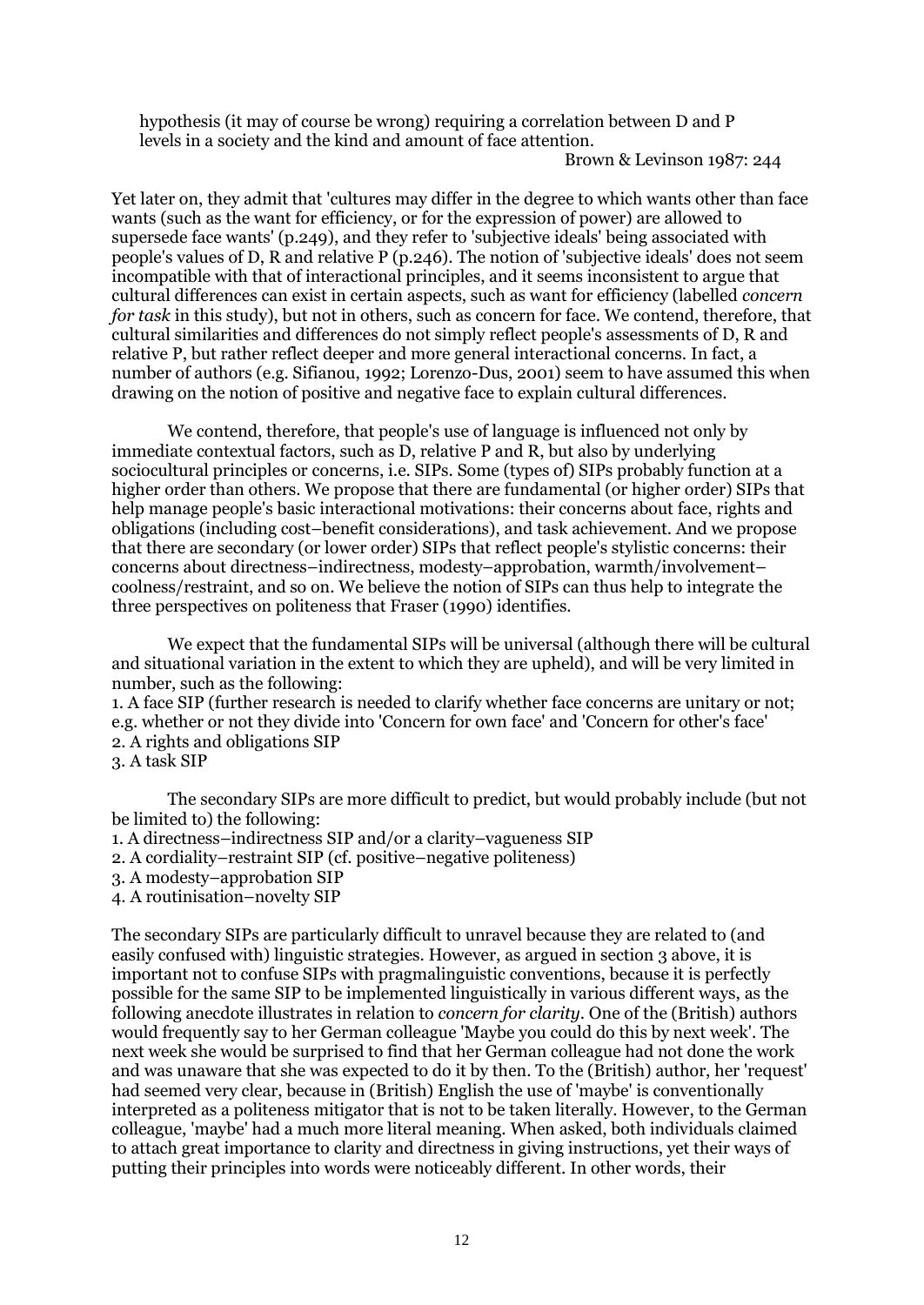pragmalinguistic conventions for realising directive speech acts were different, even when their SIP was very similar.

What is now needed is a careful series of empirical studies to explore and check these claims. They need to include a variety of communicative situations (i.e. not just be limited to requests), a variety of types of respondents (i.e. not just be limited to university students), and to ensure that the communicative situations are not western-biased or less meaningful to part of the respondent sample. Moreover, it would be interesting to include measures of fundamental dimensions of cultural values, such as Schwartz *et al*'s (2001) Portrait Values Questionnaire, so that any correlations between SIPs and fundamental values can be explored, and ultimately to probe whether SIPs are significant mediating variables between cultural values and communication behaviour (cf. Gudykunst *et al*. 1996).

The task of unravelling these complicated issues is certainly huge, and not to be accomplished quickly and easily. Nevertheless, we contend that this is a fruitful line of development that could yield interesting and meaningful findings that will strengthen the explanatory power of cross-cultural pragmatic studies.

#### **References**

- Brown, Penelope and Stephen C. Levinson, 1987. *Politeness. Some Universals in Language Usage*. Cambridge: CUP. Originally published as 'Universals in language usage: politeness phenomenon', in E. Goody (ed) (1978) *Questions and Politeness: Strategies in Social Interaction.* New York: CUP.
- Canary, Daniel J. and Brian H. Spitzberg, 1989. A model of the perceived competence of conflict strategies. *Human Communication Research* 15: 630–649.
- Chen, Rong, 1993. Responding to compliments. A contrastive study of politeness strategies between American English and Chinese speakers. *Journal of Pragmatics* 20: 49-75.
- Fraser, Bruce,1990. Perspectives on politeness. *Journal of Pragmatics* 14(2): 219-236.
- Gazdar, Gerald, 1979. *Pragmatics: Implicature, Presupposition and Logical Form*. New York: Academic Press.
- Grice, H. Paul, 1989. Logic and conversation. William James Lectures, 1967. Reprinted in: H. P. Grice, ed., *Studies in the Way of Words*, 22-40. Cambridge, MA: Harvard University Press.
- Gudykunst, William, Yuko Matsumoto, Stella Ting-Toomey, Tsukasa Nishida, Kwangsu Kim, and Sam Heyman, 1996. The influences of cultural individualism–collectivism, self construals, and individual values on communication styles across cultures. *Human Communication Research* 22(4): 510–543.
- Gu, Yueguo, 1990. Politeness phenomena in modern Chinese. *Journal of Pragmatics* 14: 237-257.
- House, Juliane, 2000. Understanding misunderstanding: a pragmatic-discourse approach to analyzing mismanaged rapport in talk across cultures. In: H. Spencer-Oatey, ed. *Culturally Speaking. Managing Rapport through Talk across Cultures,* 145–164*.*  London: Continuum.
- Kim, Min-Sun, 1994. Cross-cultural comparisons of the perceived importance of conversational constraints. *Human Communication Research* 21: 128-51.
- Kim, Min-Sun, William F. Sharkey, and Theodore M. Singelis, 1994. The relationship between individuals' self-construals and perceived importance of interactive constraints. *International Journal of Intercultural Relations* 18(1): 117-140.
- Leech, Geoffrey N, 1983. *Principles of Pragmatics*. London: Longman.
- Lorenzo-Dus, N., 2001. Compliment respones among British and Spanish university students: a contrastive study. *Journal of Pragmatics* 33: 107-127.
- Schwartz, Shalom, Gila Melech, Arielle Lehmann, ,Steven Burgess, Mari Harris, and Vicki Owens, 2001. Extending the cross-cultural validity of the theory of basic human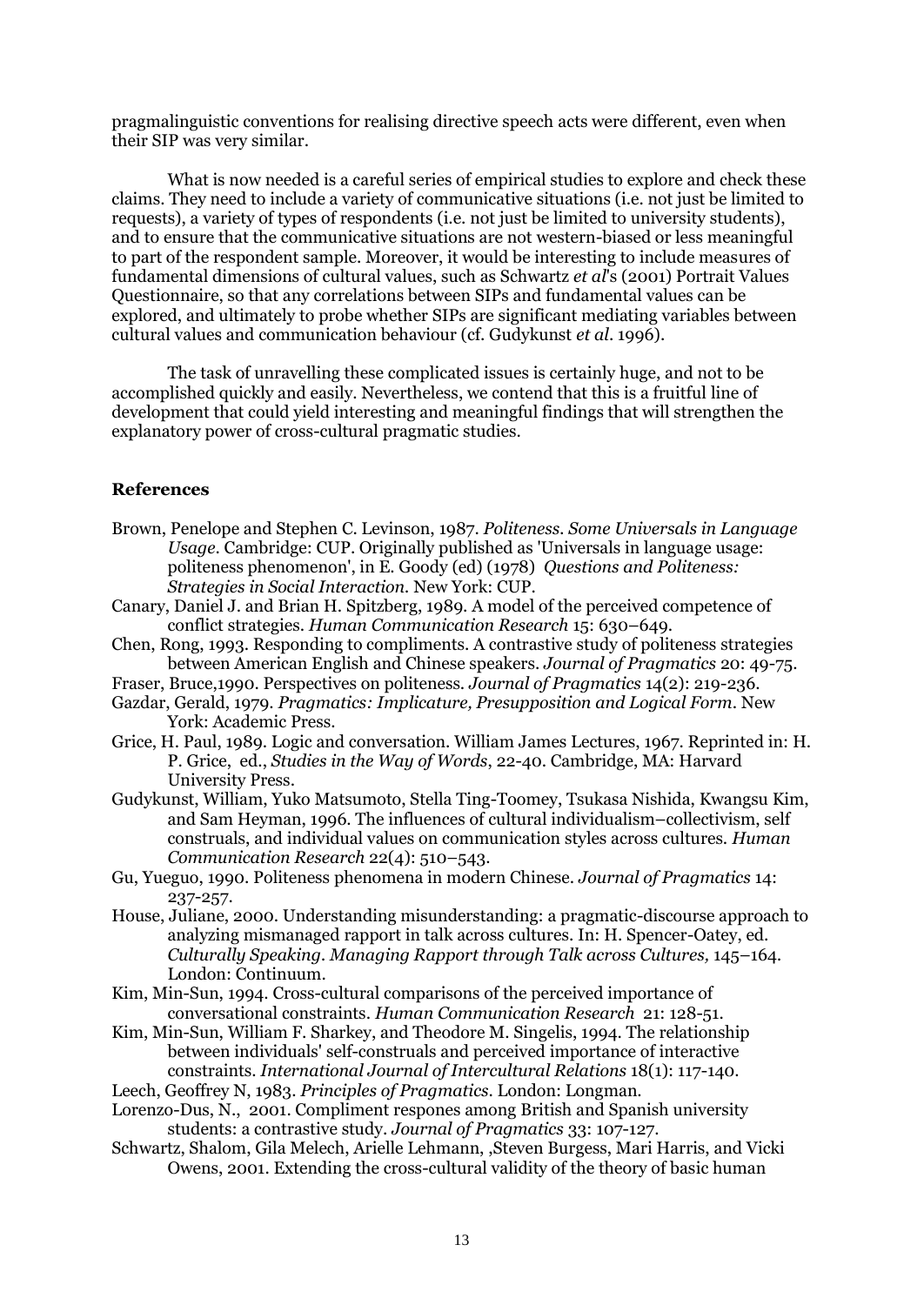values with a different method of measurement. *Journal of Cross-Cultural Psychology* 32(5): 519–542.

- Sifianou, Maria, 1992. *Politeness Phenomena in England and Greece. A Cross-Cultural Perspective*. Oxford: Clarendon Press.
- Spencer-Oatey, Helen, 2000. Rapport management: a framework for analysis. In: H. Spencer-Oatey, ed. *Culturally Speaking. Managing Rapport through Talk across Cultures,* 11–46*.* London: Continuum.
- Spencer-Oatey, Helen, 2002. Managing rapport in talk: using rapport sensitive incidents to explore the motivational concerns underlying the management of relations. *Journal of Pragmatics*, 34: 529–545.
- Spencer-Oatey, Helen and Patrick Ng, 2001. Reconsidering Chinese modesty: Hong Kong and Mainland Chinese evaluative judgments of compliment responses. *Journal of Asian Pacific Communication.* 11(2): 181–201.
- Thomas, Jenny, 1983. Cross-cultural pragmatic failure. *Applied Linguistics* 4(2): 91-112.
- Thomas, Jenny, 1995. *Meaning in Interaction. An Introduction to Pragmatics*. London: Longman.
- Watts, Richard J., 1989. Relevance and relational work: linguistic politeness as politic behavior. *Multilingua* 8(2/3): 131-166.
- Wierzbicka, Anna, 1985. Different cultures, different languages, different speech acts. *Journal of Pragmatics* 9: 145–178.

# **Appendix 1**

# **Kim's (1994) Scenarios used in this Study**

### **Scenario 1: Repay Loan Situation (Social Status: Hearer = Speaker)**

Imagine that one of your female friends, whom you have known for several years, has the habit of borrowing money and then not repaying it for long periods of time. In fact, it seems that she has been late not only in repaying money borrowed from you but also from other people. Two weeks ago, she borrowed 20 pounds from you and again did not repay it as promised. You waited a few days more, but found that you really need some money. Now you want to ask her to pay it back.

### **Scenario 2: Borrow Money Situation (Hearer = Speaker)**

Imagine that you missed breakfast and are about to have lunch at a university cafeteria. When you search for money, you notice that you forgot to bring your wallet. Given your class schedule, you have just enough time to eat but not enough time to go back home and get money before your next class. Just then, you happen to notice one of your classmates (male), whom you have known for several years, sitting nearby. You decide to ask him to lend you some money.

#### **Scenario 3: Take-a-Day-Off Situation (Hearer > Speaker)**

Imagine that you are a graduating senior working on a research project for a male professor with whom you have taken several classes before. You are supposed to work in the professor's office every Tuesday and Thursday. Next Tuesday, however, you have an important interview with a prospective employer. The interview coincides with your working hours, so you need to take time off to attend it. You want to ask the male professor for permission to take the time off.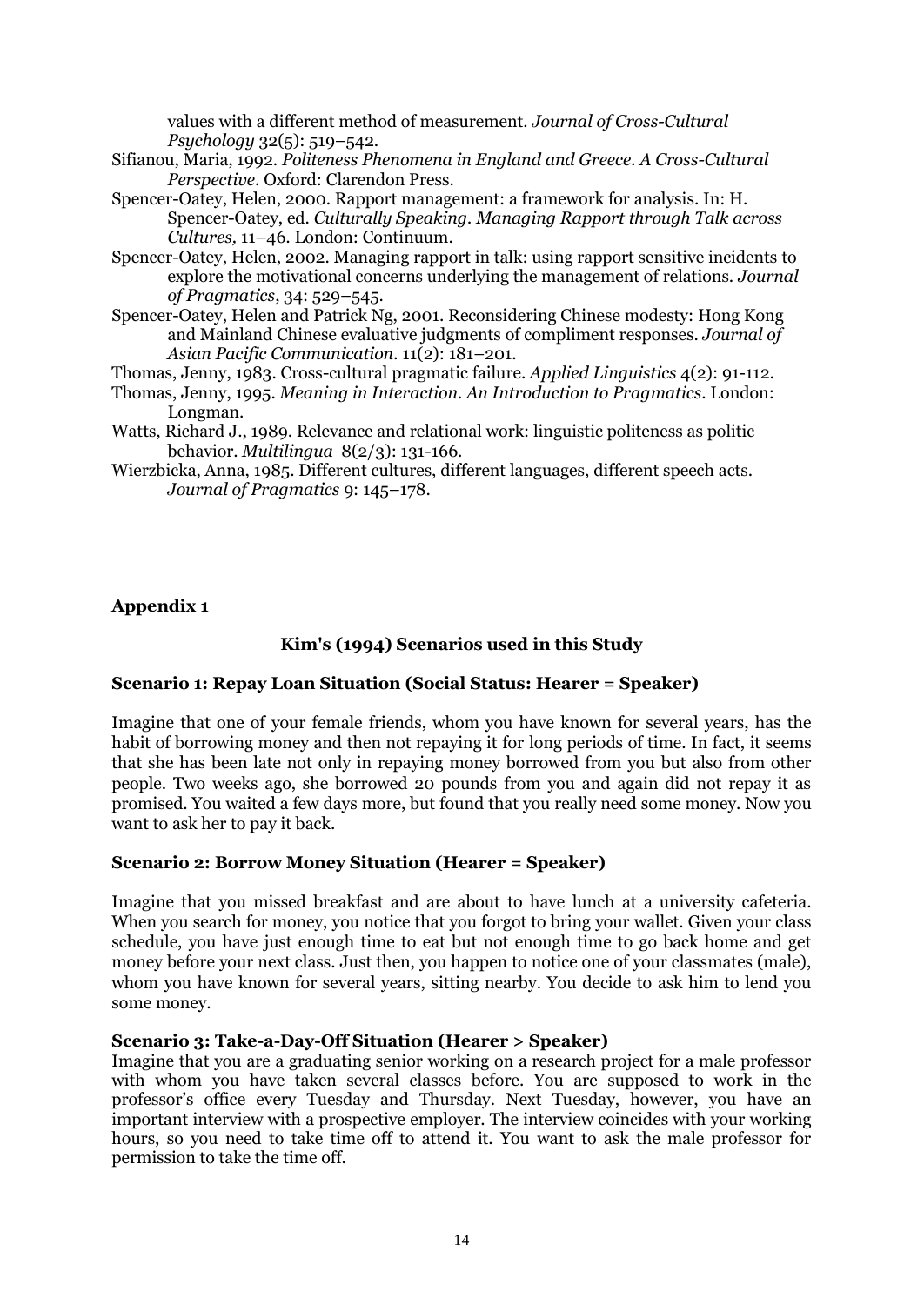# **Scenario 4: Homework Extension Situation (Hearer > Speaker)**

Imagine that you had a cold last week. It was severe enough to make you stay home and rest, but not severe enough for you to go and see a doctor. Although your cold is almost gone now, you will not be able to finish the assignment due tomorrow in one of your classes. Your professor (female) made it clear that no points would be given for late homework without a legitimate reason. Although you do not have an official medical excuse, you cannot afford to get a zero point on the homework. Suppose you do not know the professor very well except for the class. You want to ask the professor (female) to let you hand in the homework late.

### **Scenario 5: Being-on-Time Situation (Hearer < Speaker)**

Imagine that you are a professor in a university. In your class, group activities and participation is [*sic*] weighted heavily. From the start of the semester, one particular student (male) is continually late. He seldom makes it to class on time. Other students in the class appear to be disturbed by the student coming in late. After the class, you want to ask him to come on time for future sessions.

#### **Scenario 6: Delay-a-Presentation Situation (Hearer < Speaker)**

Imagine that you are a professor in a university. For your class, you require individual presentations on class material. The presentation counts for 40% of the final grade and it involves demonstrating some experiments. Today is the first day of presentations, but due to a backlog of material, you find it necessary to lecture for part of the time to cover material for the upcoming exam. Therefore, the final presenter (female), who had to bring various devices and electronic equipment, will not be able to give her presentation today. As the professor, you want to ask her to postpone her presentation to the next class.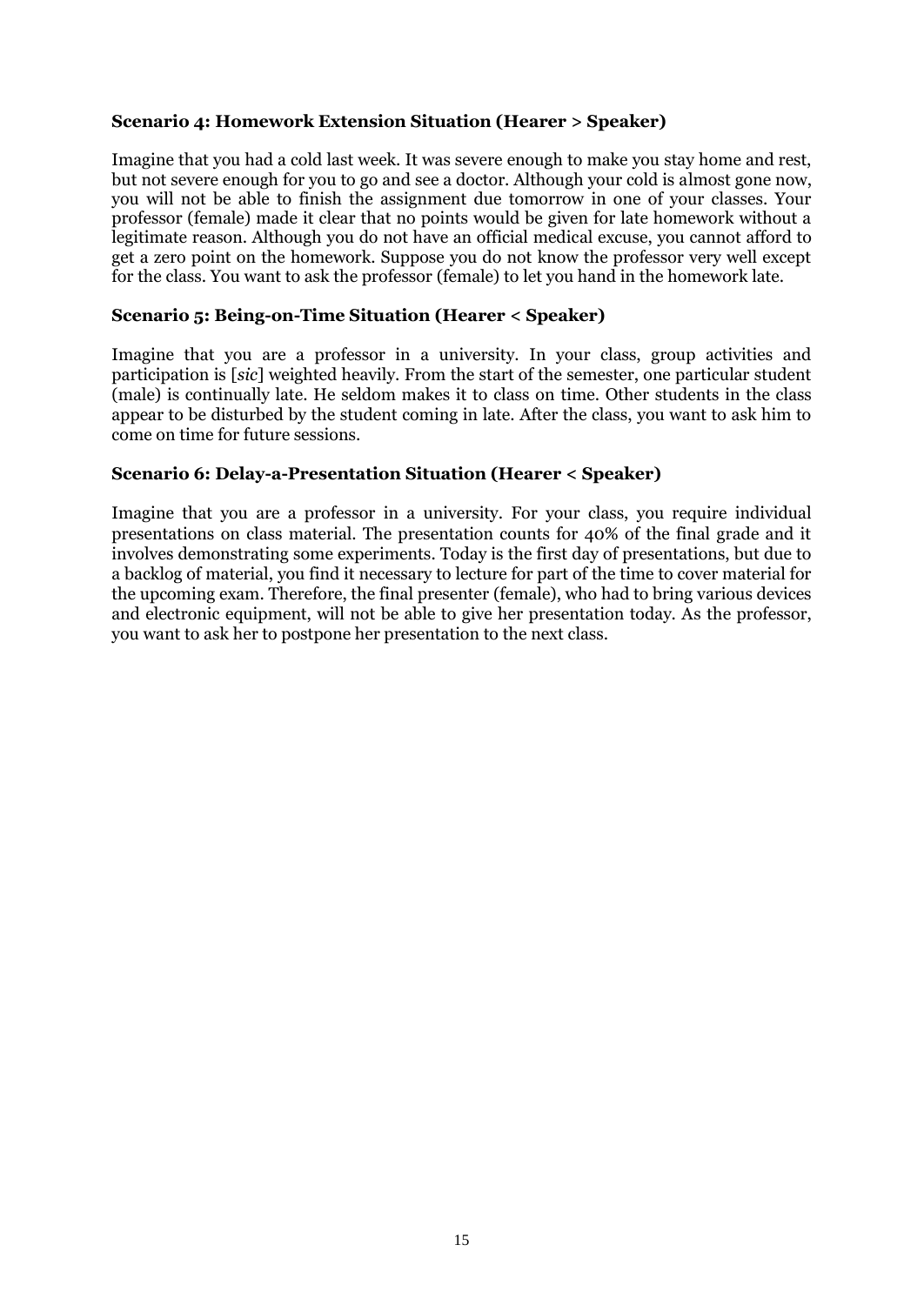# **Appendix 2**

| <b>Factor (SIP)</b> |       | aı | n        | eta <sup>2</sup> |
|---------------------|-------|----|----------|------------------|
| Face/Rapport        | 6.35  |    | < .001   | .181             |
| Task                | 23.21 |    | $<$ .001 | .446             |
| Clarity             | 24.06 |    | <.001    | $-455$           |

Table 8: Repeated Measure ANOVA tests to explore the impact of Situation on People's Ratings of the Chinese SIP Factors

|                                      | Differences between the Means of these Scenarios and those in the<br><b>Left-hand Column</b> |                                                                                               |        |           |         |          |  |  |  |
|--------------------------------------|----------------------------------------------------------------------------------------------|-----------------------------------------------------------------------------------------------|--------|-----------|---------|----------|--|--|--|
|                                      | Sc <sub>1</sub>                                                                              | Sc <sub>6</sub><br>Sc <sub>2</sub><br>$\operatorname{Sc} 3$<br>$\bf Sc\,4$<br>Sc <sub>5</sub> |        |           |         |          |  |  |  |
| Sc <sub>1</sub>                      | --                                                                                           | $.37***$                                                                                      | $.22*$ | $-.03$    | .15     | $.36***$ |  |  |  |
| Sc <sub>2</sub>                      |                                                                                              | --                                                                                            | $-.15$ | $-.40***$ | $-.22*$ | $-.01$   |  |  |  |
|                                      |                                                                                              |                                                                                               | --     | $-.25***$ | $-.07$  | .14      |  |  |  |
|                                      |                                                                                              |                                                                                               |        | --        | .18     | $.39***$ |  |  |  |
| Sc 3<br>Sc 4<br>Sc 5<br>Sc 5<br>Sc 6 |                                                                                              |                                                                                               |        |           | --      | $.21*$   |  |  |  |
|                                      |                                                                                              |                                                                                               |        |           |         |          |  |  |  |

\**p* <.05 \*\**p* <.01 \*\*\**p* <.005

Table 9: Differences among the Means of the Six Scenarios (Chinese Concern for Face/Rapport)

|                              | Differences between the Means of these Scenarios and those in the<br><b>Left-hand Column</b> |                                                                                                              |            |            |            |            |  |  |  |
|------------------------------|----------------------------------------------------------------------------------------------|--------------------------------------------------------------------------------------------------------------|------------|------------|------------|------------|--|--|--|
|                              | Sc <sub>1</sub>                                                                              | Sc <sub>6</sub><br>Sc <sub>2</sub><br>$\operatorname{Sc} 3$<br>$\operatorname{Sc}4$<br>$\operatorname{Sc} 5$ |            |            |            |            |  |  |  |
| Sc <sub>1</sub>              | $- -$                                                                                        | .11                                                                                                          | $-1.02***$ | $-1.14***$ | $-0.94***$ | $-55***$   |  |  |  |
| Sc <sub>2</sub>              |                                                                                              |                                                                                                              | $-1.13***$ | $-1.25***$ | $-1.05***$ | $-0.66***$ |  |  |  |
|                              |                                                                                              |                                                                                                              |            | $-.12$     | .08        | $.47***$   |  |  |  |
|                              |                                                                                              |                                                                                                              |            | --         | .20        | $.59***$   |  |  |  |
| Sc 3<br>Sc 4<br>Sc 5<br>Sc 6 |                                                                                              |                                                                                                              |            |            |            | $.39***$   |  |  |  |
|                              |                                                                                              |                                                                                                              |            |            |            |            |  |  |  |

\*\* *p* <.01 \*\*\**p* <.005

Table 10: Mean Differences among the Means of the Six Scenarios (Chinese Concern for Task)

|                                      | Differences between the Means of these Scenarios and those in the<br><b>Left-hand Column</b> |                                                                                                   |           |           |           |                        |  |  |  |
|--------------------------------------|----------------------------------------------------------------------------------------------|---------------------------------------------------------------------------------------------------|-----------|-----------|-----------|------------------------|--|--|--|
|                                      | Sc <sub>1</sub>                                                                              | Sc <sub>2</sub><br>Sc <sub>6</sub><br>$\operatorname{Sc} 3$<br>Sc <sub>4</sub><br>Sc <sub>5</sub> |           |           |           |                        |  |  |  |
| Sc <sub>1</sub>                      | --                                                                                           | $-0.60***$                                                                                        | $-.66***$ | $.97***$  | $.75***$  | $-.18$                 |  |  |  |
| Sc <sub>2</sub>                      |                                                                                              | --                                                                                                | $-.06$    | $1.57***$ | $1.35***$ | $.42^{\overline{***}}$ |  |  |  |
|                                      |                                                                                              |                                                                                                   | $- -$     | $1.63***$ | $1.41***$ | $.48***$               |  |  |  |
|                                      |                                                                                              |                                                                                                   |           | $- -$     | $-.23$    | $-1.15***$             |  |  |  |
| Sc 3<br>Sc 4<br>Sc 5<br>Sc 5<br>Sc 6 |                                                                                              |                                                                                                   |           |           | --        | $-0.93***$             |  |  |  |
|                                      |                                                                                              |                                                                                                   |           |           |           |                        |  |  |  |

 $\sqrt{x}$ \*\**p* <.005

Table 11: Differences among the Means of the Six Scenarios (Chinese Concern for Clarity)